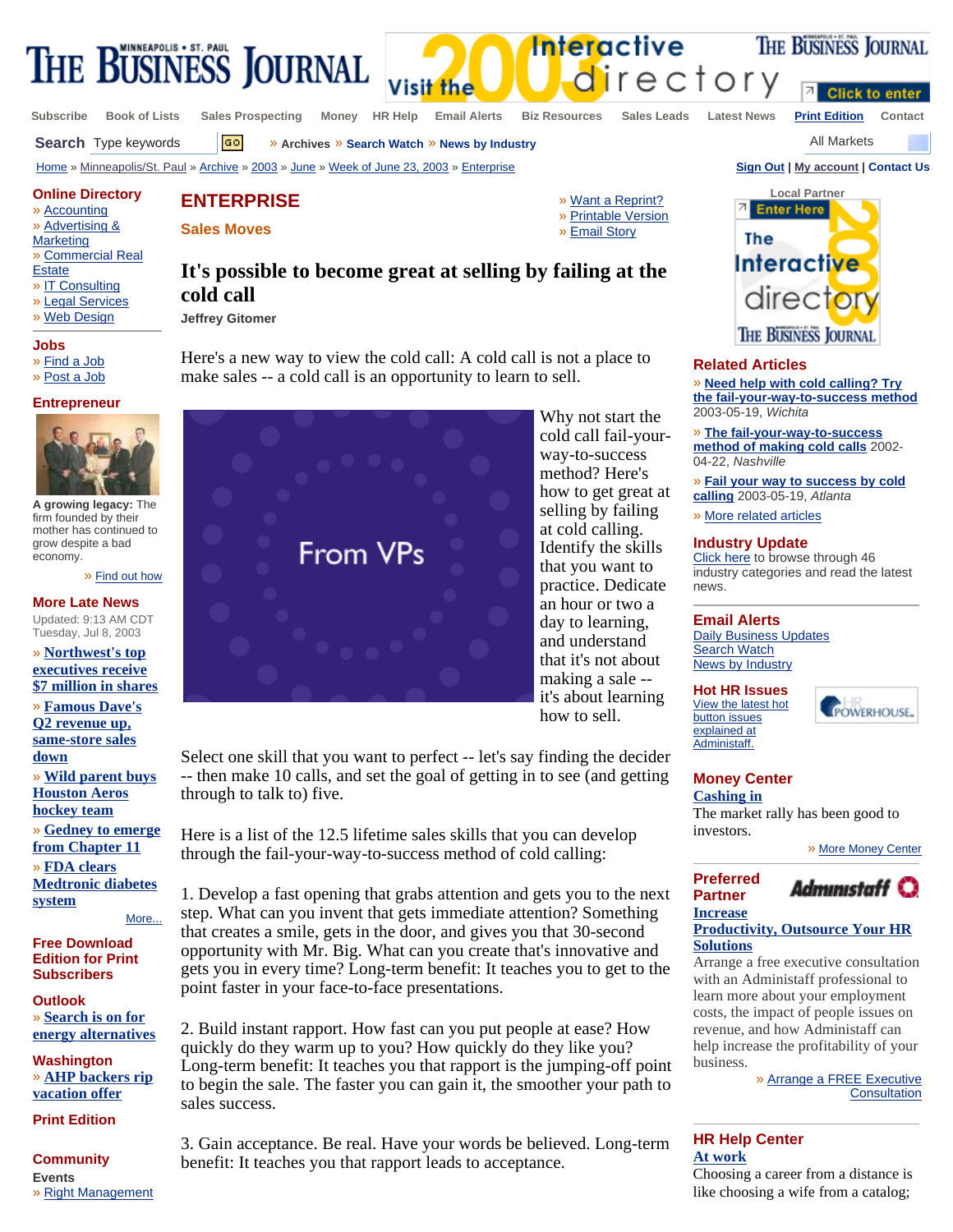Consultants presents Great Places to Work **Nominations**  » Growth 50 Private **Companies Coming Up** 

» 2003 Tekne Awards More Community Info...

# **Contact Us**

4. Find the decider. Be in front of someone who can say yes to you. Long-term benefit: It teaches you that selling the non-decision maker leads to a non-sale.

5. Qualify the decider. Find out if the decider has the need and/or money to buy what you sell. Long-term benefit: It teaches you to be certain that you're speaking to someone who can buy AND spend.

6. The power of questioning. Be able to ask questions that make the prospect think, evaluate new information and separate you from your competition. Long-term benefit: It teaches you that questions about them leads to answers about you, which leads to sales.

7. Gain prospect interest. Have useful information and ideas. Have information about the market and the ability to make your prospect's business grow and profit. Long-term benefit: It teaches you that the ability to gain the prospect's interest in your product or service stems from your interest in theirs.

8. Fast persuasion. Getting others to say yes in a short space of time takes talent that can be developed only by practice. Long-term benefit: It teaches you to practice at, and be effective at, presenting a compelling message.

9. Persistence -- the breakfast of winners. The cold call will usually not generate a sale. It will generate a follow-up opportunity. Longterm benefit: It teaches you that most sales are made after the seventh "no," or better stated, the seventh follow-up. Your persistence is in direct proportion to your level of success.

10. Think on your feet. Cold calls are not about fast talking -- they're about fast thinking. Long-term benefit: It teaches you to "think solution" and "think question" instead of spewing out a bunch of facts and figures that will be forgotten two seconds after you've left the office.

11. The value of (and need for) creativity. Cold calls are all about creativity. The cool part about creativity is that it can be studied and learned. Long-term benefit: It teaches you that creativity is at the core of your sales success. The more creative you become, the easier it is to differentiate yourself from the dreaded competition (and their dreaded price).

12. The joy of rejection. Most people take rejection as a negative. I have always thought of it as "the pathway to yes." Try adding a dose of humor to rejection. Use humor. Make me laugh and you can make me buy. The problem with rejection is that most people take it personally. They're not rejecting you -- they're just rejecting the offer that you're making them. Long-term benefit: It teaches you that rejection is part of the success of selling.

12.5 It tells you if sales is for you. If you can find the fun of cold calling, and view it as the fail-your-way-to-success method to sales mastery, you will ultimately succeed at sales. If you can't, sales may not be your best career choice. Long-term benefit: It teaches you to do something you love, have the attitude to have fun at it, and dedicate yourself to be the best at it by learning something new every day.

You don't get great at sales in a day; you get great at sales day by day.

the results don't always live up to your expectations. You need to flirt with it, court it and finally, earn it. » More HR help